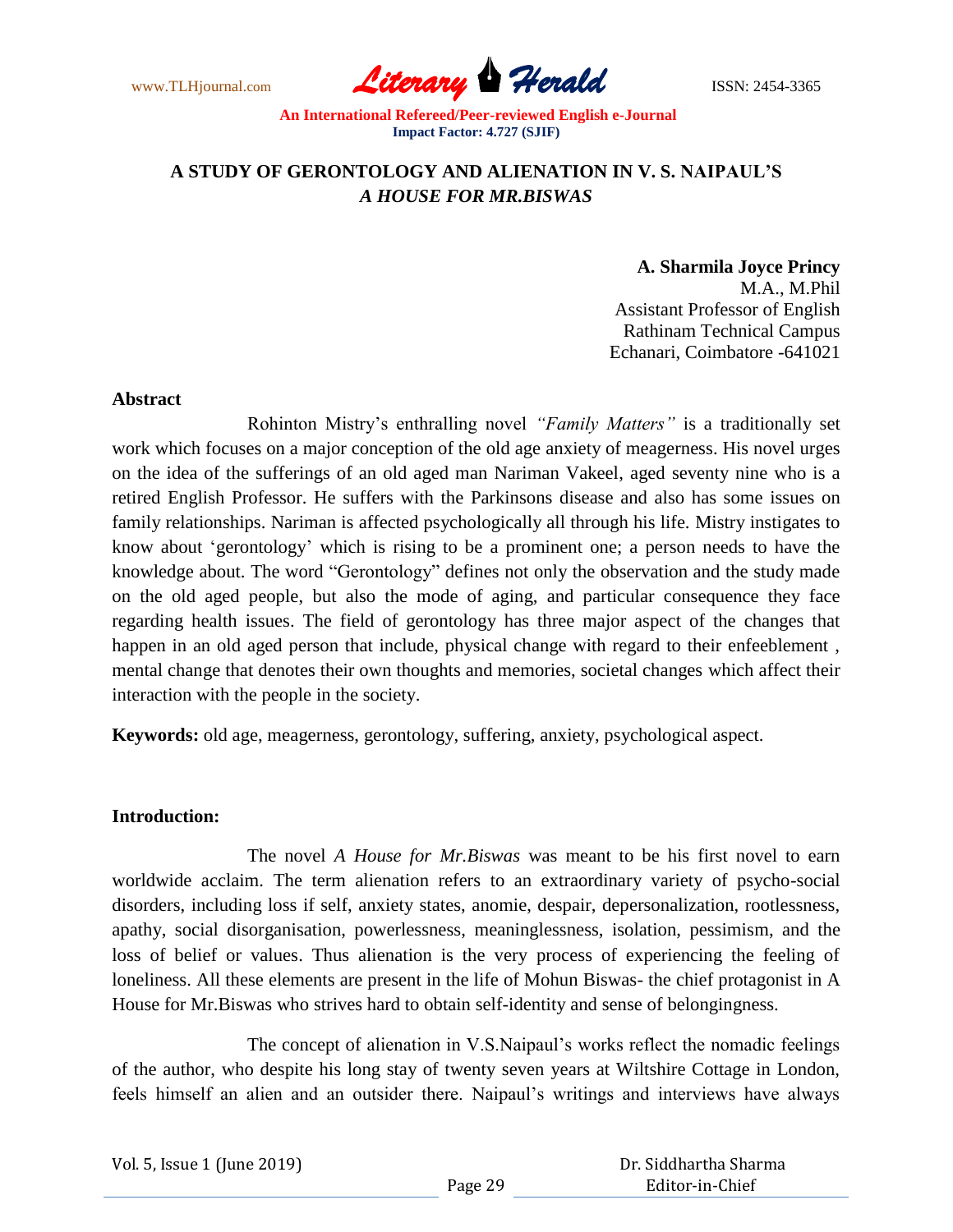www.TLHjournal.com **Literary Herald ISSN: 2454-3365** 

focused on the loneliness, sense of exile, the perpetual disturbance, the hollow in his heart. Though Indian by origin, he was born and brought up in Trinidad. *A House for Mr.Biswas* delineates with the theme of alienation. Through his protagonist, Naipaul tries to communicate the painful and traumatic experiences of an immigrant. The indefinite article "A" used in the title indicates intensity of his desire to belong somewhere, to feel at home, to get rid of alienation. The theme is modelled on his father Seepersad Naipaul and it depicts his poignant struggle to become a writer. Naipaul who himself referred to his father as a failure narrates the tale of an outsider in an alien country.

*A House for Mr. Biswas* , one of the first masterpieces from the prolific pen of Mr. Naipaul. The novel manifests itself as the microcosm of the immigrant life depicting the life long struggle of an individual to erect a home for him in the ambience which pulls down every aspiration and hope of an outsider striving to stabilise himself. The uniqueness of the novel lies in presenting the dilemmas of a diasporic subject effected by the margin /centre dialectics not exactly between two cultures but within one ethnic group of diaspora where the dominent culture is represented by the diasporal subject assuming colonial postures.

Through the disavowed character of Mr. Biswas, Naipaul has tried to limn an immigrant's search for identity and home that gets rejected from everywhere. The chief character, Mr. Biswas, is born as an unlucky child who would spell doom for himself and his family. He is at the mercy of his "colonial" benefactors – his in-laws, who treat him as an unwanted weed and exploit him to the hilt. Mr.Biswas wriggles to unshackle himself from the feudalistic family to own a house of his own. His longing for a piece of a land, a portion of the earth which could be called his own, lands him into much anguish but he doesn"t die unheard. His movement from one place to another with a heavy heart to forge a path for himself and his relentless efforts fructify and he dies the death of an owner of a house.

His marginalization started with his birth, he was born in reverse position and had six fingers in his hand and due to these signs; Pundit Sitaram who made his horoscope predicted that he would be a spendthrift and a lecher with an unlucky sneeze. He also predicted that Mohun would be responsible for the death of his parents, that he would "eat up his father and mother", and warned that his father should not see his face until twenty-one days of his birth. Later in his life, he was often reminded of this prediction made by Pundit, and it always increased the bitterness that already pervaded his heart and made him feel more miserable. It further aggravated his sense of loneliness. While he was only a boy, his brothers, Pratap and Prasad used to enjoy themselves by roaming around in the village, swimming into the ponds and rivers while he was compelled to stay at home, where the only option for him was to play with his sister Dehuti. This he was alienated even from his family. Often he used to crave to see the outside world, to roam freely like others. But for him "life was unpleasant only because the Pundit had forbidden him to go near ponds and rivers" (18). After the death of his father he was

Vol. 5, Issue 1 (June 2019)

 Dr. Siddhartha Sharma Editor-in-Chief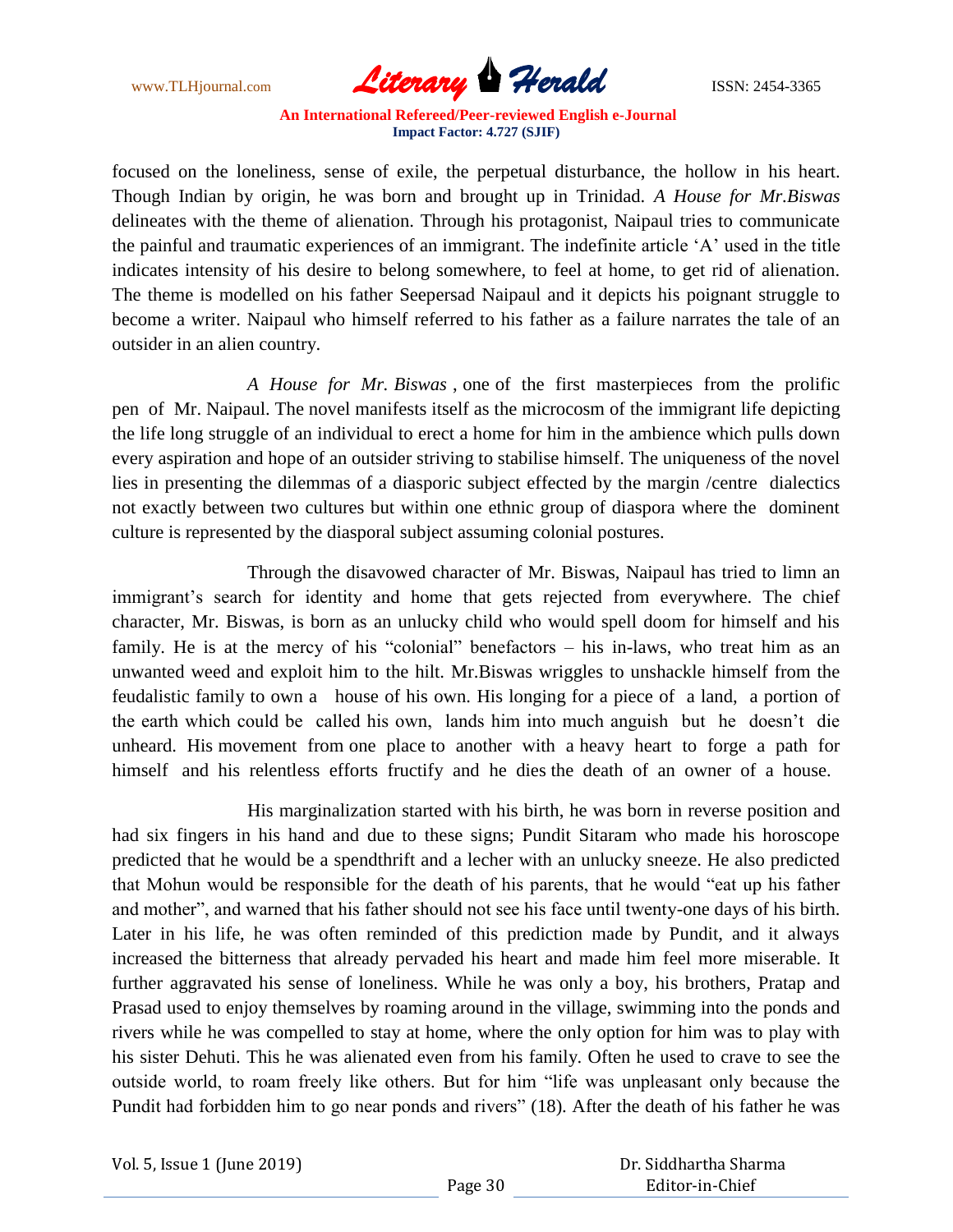

admitted to a school but here he was regularly flogged by his teacher Mr. Lal, who once "ordered him to write I am an ass on the blackboard" (46).

Thus the constant humiliation and physical and mental abuse casted negative impact on his personality and gradually he developed a kind of animosity towards people and became more isolated and lonely. After studying here for six years, Biswas was sent to Pundit Jairam to learn religious scriptures and to get training for the profession of a pundit. His sense of self- respect got hurt when he was flogged and ill-treated by Pundit Jairam. While expelling him from his house, Pundit spoke in a very harsh and cruel manner "you will never make a pundit. I was talking the other day to Sitaram who read your horoscope. You killed your father. I don"t want you to do that to me"(55).

Mohum Biswas' chance marriage to Shama made him a son-in-law of Tulsis. It was a large, very large joint family. Here he was expected to merge his personal identity with Tulsis in exchange to food and shelter that he receives. But this was not an easy task for him. He felt trapped. His instant reaction "Now he was married. Nothing in the world except death could change that" (92) explain his mental state. The joint family of Tulsis, with its at least two hundred members used to live under one roof. By the virtue of his marriage with Shama, Biswas automatically became a member of this family. Immediately after his marriage he realized that this marriage would not give him any happiness. Under the influence of this belief, he could not develop healthy marital relationship with his wife Shama, even when he was a newly married groom, "following his policy of caution, he had not attempted to establish any relation with her" (92). Later he returned to his house in Pagots. Then his aunt Tara visited Hanuman house and after her return, Biswas asked for whether she liked Shama, her reply that it was none of her business to decide that, hurt Mr.Biswas , for it " emphasized his loneliness" (103).

As he had no other option he returned to Hanuman House but here everybody except Shama was a stranger to him and often he would feel depressed as "it was a strain, living in a house full if people and talking to one person alone" (107). Thus all these incidents made Biswas feel more and more lonely. While all other Tulsi son-in-laws have accepted this situation, throughout his life Biswas made serious efforts to revolt against it. Their differences of opinion and ideology created wide gap between them and he used to feel himself all alone in that large family-even Sharma intensified his alienation. Once, when he was brutally beaten by Govind, in the presence of Shama, she neither tried to intervene nor consoled him after the incident, rather "she maintained her martyr"s attitude throughout…" (138).

Every effort of Mr. Biswas to become self-dependent was curbed down mercilessly. When he revealed his heart to Govind, another son-in-law that he would like to earn for himself, "to paddle his own canoe" (108), he immediately revealed it to Seth and it antagonized everybody in the family against him.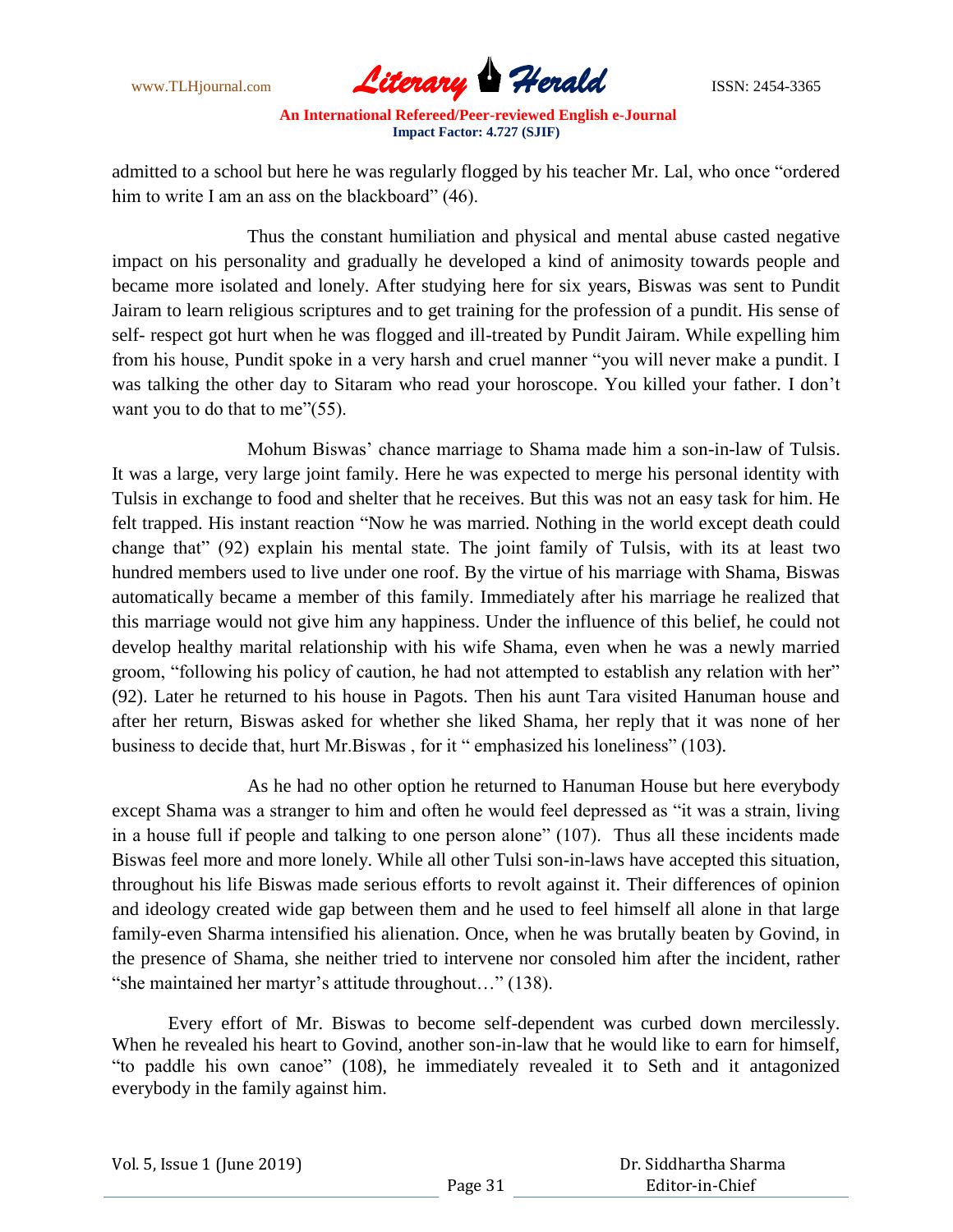

Seth rebuked him in the presence of everybody:

We want somebody to work on the estate. It's nice to keep these things in the family. And what you say? You want to paddle your own canoe. "Look at him!" Seth said to the hall 'Biswas the peddler. It runs in the family.' Seth said, 'they tell me your fatherwas a great diver. But where has all these peddling got you so far?(112)

He was criticized and humiliated publicly but nobody tried to defend him and naturally he felt that in the entire Tulsi family, he had not a single soul to sympathize with him. Biswas was then, compelled to work at the estate at Green Vale. Away from his family it was a kind of exile for Mohun Biswas who had to stay here in the company of antagonized labourers. Here he remained in such a pathetic condition that at times he undergoes a strange mindset and once at the time of his fury, when his wife Shama sent a message that she was bringing the children there for a few days, he immediately indulged in all kinds of negative thoughts.

As Kenneth Ramchand notes, A House for Mr. Biswas is the West Indian novel of rootlessness par excellence and part of Naipaul's re-achievement is that these theme work at a number of levels for various subjects simultaneously (Ramchand 1996:102). Naipaul presents a space in which his characters move and feel a sense of unease, a sense of not belonging at home or in the vocabulary of novel a "familiar temporariness" (Naipaul 2003:201). He found them haunted by the indenture syndrome of ancestors of "unnecessary and unaccommodated " (Naipaul 2003:8). Similarly, his characters inherit a kind of "neurosis" of the past insecurity, madness, anguish, out of placement, defeat and rootlessness (Clemens 1982: 71).

 Naipaul presents this vicious circuit in A House for Mr.Biswas as "selfdisgust led to anger, shouts, tears something to add to the concentrated hubbub of the evening, the nerve torn helplessness" (Naipaul 2003:463). The condition of Mr.Biswas is too pitiable, who finds himself totally dipped into the ditch of frustration and disgust:

Everything he now saw become sullied by his fear, every field, every house, every tree, every turn in the road [. . .] so that by merely, looking at the world, he was progressively destroying his present and his past.(Naipaul 2003: 281)

The house of course is the most powerful symbol in the novel and it represents unobtrusively the need for physical and spiritual "shelter". The "need of shelter is shared as much by the Hindus and Creole society as by Mr.Biswas himself" (Ramchand 1996:60). Delineated in compassionate tones of Mr.Biswas, the house represents a search for emancipation from dependence. A "house" might well be a metaphor of the existentialist journey through life as well as a symbol of the fatalistic Indian philosophy (Para 2008:136). Therefore, Mr.Biswas relentless fight to process his own house and steer clear of the grip of the Tulsi's household is seen to parallel man's need to develop a way of life which is uniquely his (Cooke 1980:73).

Vol. 5, Issue 1 (June 2019)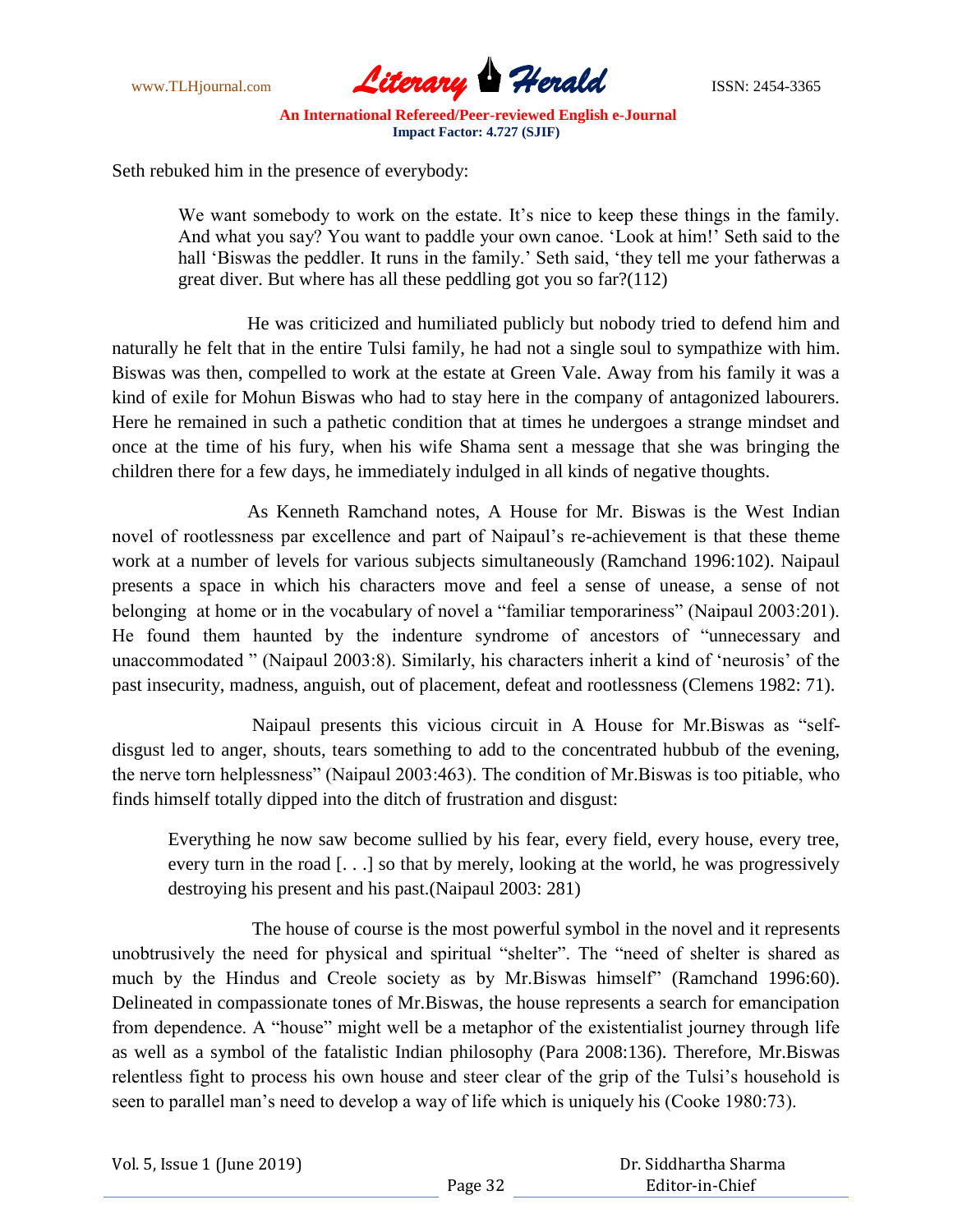www.TLHjournal.com **Literary Herald Herald** ISSN: 2454-3365

Besides focusing on the dark world, the novel introduces brief glimpses of ethnic and social history, while maintaining equilibrium between Mr.Biswas"s inner-self and the disinterested outer view. (74).His entrance has been described in the world as "six fingered, and born in the wrong way" (Naipaul II). He is fated to have an unlucky sneeze; he is warned never to go near water etc. Pundit also characterizes Biswas:

First of all,the features of this unfortunate boy. He will have good teeth but that will be rather wide, and there will be spaces between them. I suppose you know what that means.(Naipaul 2003:12)

These inclinations towards being different are consistently shown not to derive from any laudable qualities. Biswas is acutely aware of his lack of physical endowment and attempts to pre-empt the ridicule of other people by poking fun at himself. Mr.Biswas is not sufficiently secure psychologically to survive without a support and identity offered by a family group, yet he constantly reels against the Tulsi household.

In a novel dominated by the Hinduism, "Hanuman House" is actually described in military terms:

[...] Hanuman House stood like an alien white fortress. The walls looked as thick as they were and when the narrow doors of the Tulsis store on the ground floor were closed the House became bulky, impregnable and blank. The side walls were window less and on the upper floor the window were more slits in the facades. (Naipaul 2003:81)

While the "fortress" offers some protection to its older members who are incapable of dealing with the "new world" (Clemens 1982: 54), but Mr.Biswas finds out that he is unwanted in Hanuman House, where he is treated with indifference rather than hostility. As a hero, Mr.Biswas is never truly free of the Tulsis and whenever he seeks his freedom has to be bailed by members of the Tulsis clan, intensifying his subservience and sense of gratitude to them.In the section entitled "The Chase", Mr.Biswas begins his independent life with Shama. From the beginning, however, Mr.Biswas has the feeling that in Chase, he is unnecessary and unwanted. But he also thinks that life in Chase will help him discover his own identity, but it's the sense of isolation that looms large and he fails to find his authentic selfhood. Mr.Biswas now feels that despite hostility, he is recognized as a mimic man in Hanuman House. At Chase, he feels 'alienated' (Parag 2008:138).

Naipaul seeks to convey that a person"s social identity depends on the society to which he belongs and that the family is sustaining and stabilizing experiences for marginalized individuals like Mr.Biswas. For Mr.Biswas, life is meaningless without Shama, his children, and even the

|  |  |  |  | Vol. 5, Issue 1 (June 2019) |
|--|--|--|--|-----------------------------|
|--|--|--|--|-----------------------------|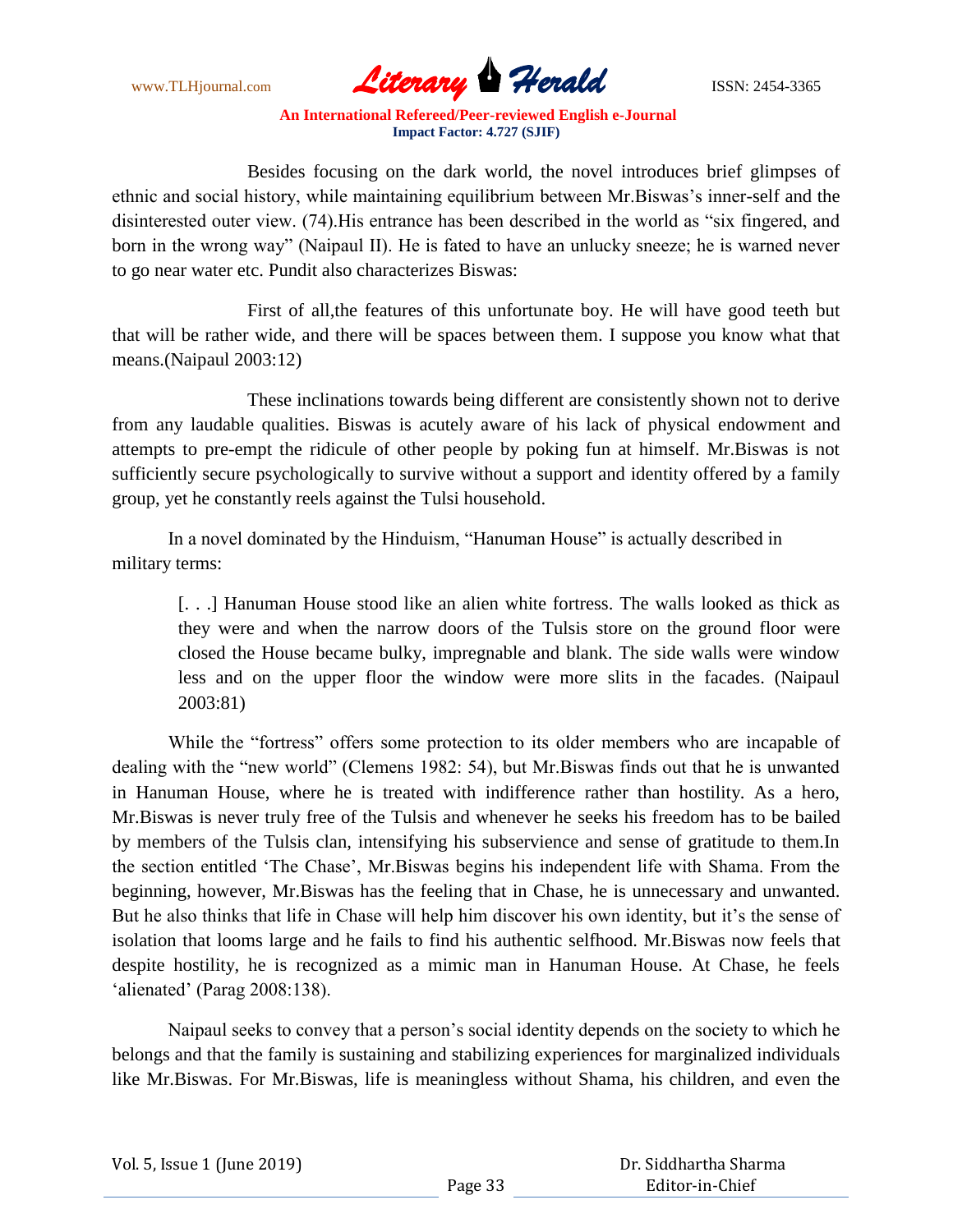

Tulsis. So Mr.Biswas visits to Hanuman House more frequently. Life at Green Vale is more distressing experience.

Anxiety and stress make him ill and poison his relations with his family. Once he recovers from the trauma of belonging to the Tulsi tribe, he leaves the rural society of Trinidad to go to Port of Spain. Here rural norms and taboos have no efficacy and Mr Biswas encounters diverse lifestyles. His colonial education, that had been such an obstacle to him during his village years, gives him credibility in this wider society. Naipaul"s situation throughout is that of one standing at an intersection, and therefore of dislocation and not belonging; every perspective he takes is immediately undermined by others and he suffers as an author and a man. His masculinity comes under stress – while in England, he feels inadequate as an Indian son who ought to take responsibility for his parents. This guilt weighs on him heavily as he is not even there when his father dies. In England he feels inadequate as a writer as a tradition to which he can relateis lacking. Like Mr Biswas, Naipaul gives an outlet to the inadequacies in his masculinity by abusing women.

V. S. Naipaul, describing his relationship with his father Naipaul"s father encouraged his son to use the elder man"s life story if Naipaul was ever at a loss for a theme, and that is what Naipaul did in A House for Mr Biswas. Naipaul has expressed a special affection for the novel. In the foreword that he wrote to the 1983 edition, he states: Of all my books, this is the one that is closest to me. It is the most personal, created out of what I saw and felt as a child. Naipaul"s father, Seepersad, is the prototype for Mr. Biswas. Both the real man and the fictional Biswas were born in a village; lived with wealthy relatives; worked as a sign painter; married into a conservative, well-to-do Hindu family; held a series of jobs; and wandered from home to home. Like Mohun Biswas, Seepersad Naipaul found work on a newspaper after moving to Port of Spain.

The events in the life of Mr. Biswas's son Anand reflect those of the novel's author. Anand, like the young Naipaul, is pushed hard to excel at school and to share his father"s involvement with writing. It is not difficult to imagine the character's growing up to become a world-famous novelist. Critics have praised the novelist's descriptions of nature; his colourful, eccentric characters; and his vivid portrayal of life in the unique social and cultural milieu of Trinidad. Readers have enjoyed the humour in the raucous scenes of life with the Tulsi family, in Mr. Biswas's career as a tabloid newspaper journalist, and in the language of the characters. While in his more recent books Naipaul has taken a mostly dark and unhopeful view of the future of former British colonies like Trinidad, in this earlier novel, he moderated his pessimism with comedy. Perhaps it is this comic sense more than anything else that has made A House for Mr Biswas a classic of world literature. Mr. Biswas"s journey through life is hard, painful, and incomplete, but the reader cannot help but smile along the way.